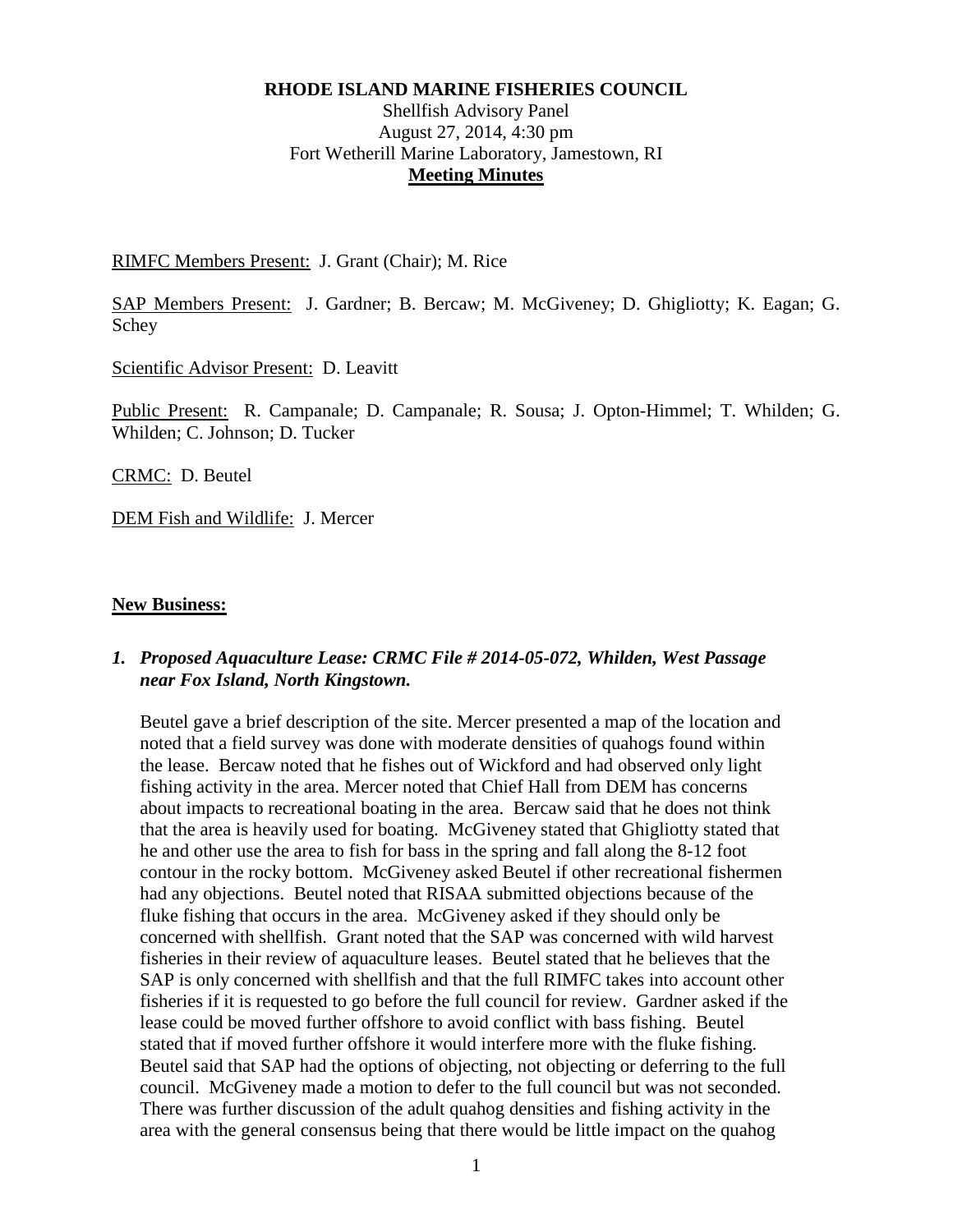fishery. Motion made by Eagan to **not object** due to minimal impact on shellfishing, Bercaw seconded the motion. **The board voted 5-1 to not object to the application with Ghigliotty the lone vote not in favor.** 

## *2. Proposed Aquaculture Lease: CRMC File # 2014-06-076, Sousa, Island Park Cove, Portsmouth.*

Beutel gave a brief description of the lease and existing leases in Island Park Cove. Mercer presented a map of the location and also stated DEM conducted a site visit with an average density less than  $1/m^2$ . Gardner asked about the water quality closure line which is south of this lease. There was some discussion about the shellfishing activity in the area. Eagan noted that she spoke to 4 fishermen who fish in the cove and 2 of them stated that they had fished in the area in the past but it wasn't very productive. The applicant gave a description of fishing activities that he has observed in the area. Shey asked about the saturation point for ponds. Beutel noted that there is a 5% rule for coastal ponds but noted that he conferred with the state geologist who would not classify Island Park Cove as a coastal pond. McGiveney offered a motion to **not object** to this application. Gardner seconded the motion. **The board voted 5-1 to not object to the application with Ghigliotty the lone vote not in favor.** 

## *3. Proposed Aquaculture Lease: CRMC File # 2014-07-067, Campanale, Point Judith Pond, Narragansett.*

Beutel gave a brief description of the lease. Mercer presented a map of the site and noted that a site assessment was completed and very low densities of quahogs and a very muddy bottom. The applicant explained that he has never seen anyone clamming in the specific area but there is clamming activity in surrounding areas. Beutel noted that there were significant numbers of quahogs near shore and the lease was moved approximately 100 feet offshore to avoid conflicts with the fishery. There was further discussion of clamming around Ram Island. Grant asked for a motion. Gardner offered a motion to **not object** to this application. Bercaw seconded the motion. **The board voted 4-1 to not object to the application with Ghigliotty the vote not in favor. Eagan abstained from voting.** 

# *4. Proposed Aquaculture Lease: CRMC File # 2014-08-013, Opton-Himmel, Ninigret Pond, Charlestown.*

Beutel gave a brief description of the lease. Mercer presented a map of the site and noted the low density of quahogs in the area. Mercer also expressed DEM concerns in regards to the use of the Oyster Gro floating cages and 1000-2600 sq ft of structure that will be above the surface of the water and an additional 800 sq ft barge. Beutel stated that he did not think that the gear usage was under the purview of the SAP. Mercer disagreed with this point of view as there is an aquaculturist on the SAP and the methods that other aquaculturist use can impact the perception of the industry. Gardner stated that he believed that aquaculture is considered a fishery by the state and that is why he was on the board. He reviewed the Oyster Gro system and its merits. He mentioned that the above water structure will give a place for birds to sit and will attract more birds. The birds will eat fish in the ponds and defecate in the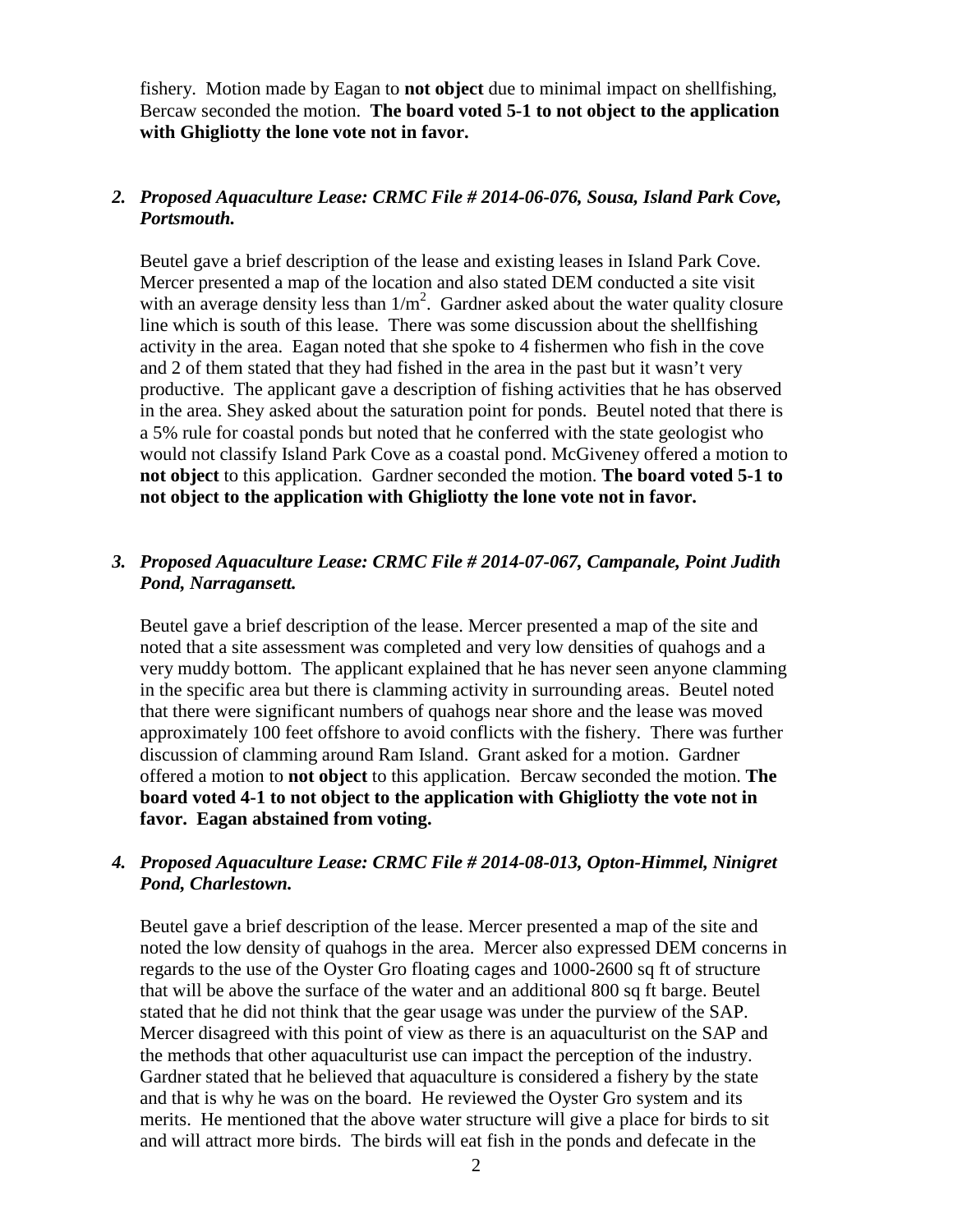water, potentially creating an issue with E.coli levels. He also expressed concern about the social impact that above water structures would have and the precedent it would set for the other leases in the area. Eagan noted that the lease in Hog Island that uses Oyster Gro cages has lots of birds on the structure. Gardner further discussed the issue with birds, in particular cormorants and their impact on fisheries resources. He stated that he has no issue with the lease location but does not support the gear usage. The applicant noted that there is already plenty of structure for birds on the pond and he doesn't believe there will be more birds if the lease is allowed. Shey asked about the history of upwellers and floats in ponds and if they are permitted. Beutel noted that there are 3 leases where rafts are allowed. There was further discussion about the gear usage and the precedent it would set. Gardner stated that he had spoken to other aquaculturists and they object to the methods for the lease. The applicant discussed his lack of workspace and growing methods and how the raft and Oyster Gro cages would make his operation more efficient. McGiveney asked about the fishing in the area and the density of the leases in the area. Beutel stated that there was an agreement with the Town of Charlestown and USFW that no new leases would be allowed to the west of the existing Behan lease. McGiveney suggested that the concerns of aquaculturists are not the purview of this board and since there was no shellfishing activity that he recommend that they not oppose the lease. Mercer disagreed with the statement and noted that there was an aquaculturist on the board to represent the views of that industry. Bercaw asked to make a motion to send it to the council but was not seconded. Gardner made a motion to object to the application due to concerns with the bird population gathering on the exposed gear causing degradation of the water quality and impact on the other aquaculturists and their ability to market their product. Grant asked for a motion. Gardner offered a motion to **object** to this application. Shey seconded the motion. **The board voted 2-1 to object to the application with Gardner and Shey in favor of the motion and Eagan opposed to the motion. Ghigliotty, McGiveney, and Bercaw abstained from voting.** 

There was further discussion about the merits of the application and growing methods and the advancement of the industry.

### **The applicant requested that his application be brought before the full RIMFC.**

### *5. Discussion of Oyster Restoration Reserves in Ninigret Pond.*

Eric Schneider from DEM Marine Fisheries gave a presentation on establishing oyster reserves in Foster Cove in Ninigret Pond. He proposed establishing a ¾ acre rectangular area on the north shore of the pond for restoration through the EQIP program administered by NRCS. The second site is a 2.4 acre area extending 75 ft from shore surrounding a peninsula on the east shore of the cove. This area already contains a number of restoration plots created by TNC and is targeted for future restoration work as well. He also noted that there has been substantial harvest in Ninigret Pond in the last 2 years (260,000 oysters) and the population of legally harvestable oysters in the area has been depleted and at present is very low. There was discussion about the projects and methods employed and how they might increase oyster populations. Grant asked why it was necessary to close the areas. Beutel noted that the areas needed to be closed for NRCS to pay for the restoration. Bercaw asked about the length of time and if 4-5 years and noted that some of the adults would die